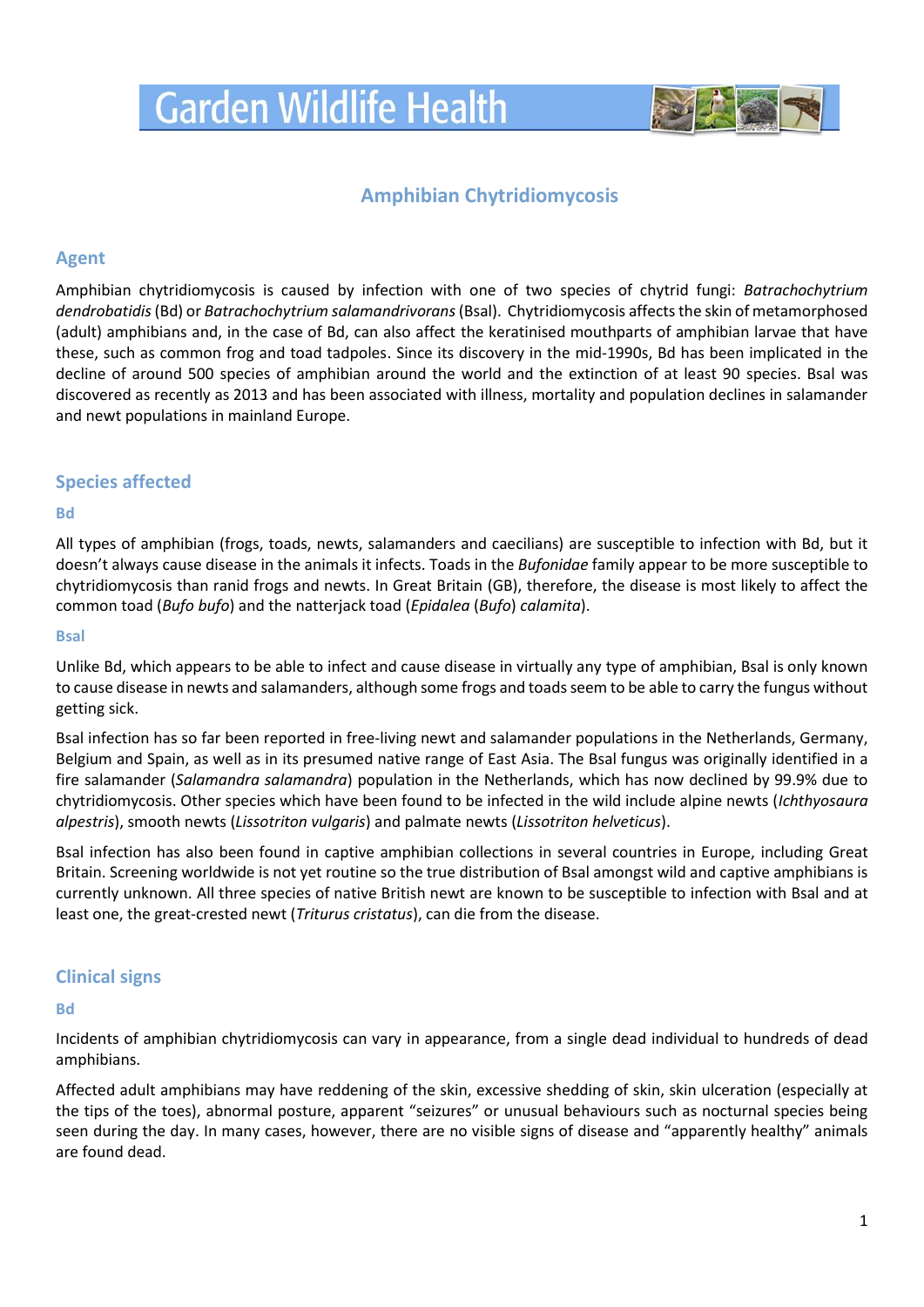In tadpoles, the fungus only infects the mouthparts. Often this causes no visible signs of disease, but in severe cases, it can stunt the growth of the larvae, prolong the time to metamorphosis, or even cause death. Mass mortalities of tadpoles, however, are not seen with Bd infection.

In national surveys conducted in 2008 and 2011, we detected Bd infection in amphibians at many sites across Great Britain, but the extent of disease and its impacts on amphibian populations in Great Britain remain unknown.

#### **Bsal**

Bsal is only known to cause disease in metamorphosed newts and salamanders. Affected animals may have multiple erosive or ulcerative skin lesions (i.e. skin sores or ulcers), which can occur anywhere on the body. Sick newts or salamanders may also stop eating, have difficulty shedding their skin or move with an irregular, wobbly gait. Affected amphibians, however, may only appear to be thin and can even be found dead with no obvious outward signs of disease.

## **Disease transmission**

The way the disease is transmitted from one animal to another in the wild is not fully understood. The fungal spores, called "zoospores", are motile (i.e. swim) in water and within moisture on plants and in soil, so it is likely that animals become infected by sharing a pond or other damp areas with infected animals. Direct contact between amphibians is another likely mode of disease transmission which can happen, for example, when amphibians gather in damp refugia (hiding places).

It is not yet clear how long these chytrid fungi can survive in the environment, and it likely depends on a wide range of factors such as temperature. It has been suggested that Bd and Bsal might be spread via contaminated material on people's boots and equipment, and possibly also by birds, livestock and invertebrates moving between water sources. The international trade in amphibians is strongly implicated in the spread of chytrid fungi.

In addition to motile spores, Bsal (unlike Bd) produces non-motile, encysted spores that can remain infective for prolonged periods of time and are resistant to adverse environmental conditions. These encysted spores float on the surface of water and are capable of quickly adhering to the skin of amphibians, the feet of waterfowl or other material they come into contact with, thus promoting the spread of the fungus over large distances. It is unclear how long these encysted spores remain infectious; however, laboratory experiments suggest it may be at least a month.

## **Distribution**

### **Bd**

Since it was first discovered in the mid-1990s, Bd has been found in wild and captive amphibians on every continent where amphibians exist. It is thought that the most virulent strains of Bd emerged from South-East Asia and spread across the planet as a result of the global amphibian trade.

In Great Britain, Bd was first detected in 2004 at a site in the south east of England and has since been detected at numerous other sites across the country.

#### **Bsal**

Bsal was first reported in a population of fire salamanders (*Salamandra salamandra*) in the Netherlands, where it is thought to have arrived no later than 2010. In Europe, it has since been detected in wild amphibians in Belgium, Germany and Spain. Bsal appears to be endemic (i.e. present at low levels) amongst wild salamanders in Vietnam, Japan, Thailand and China. This, along with the knowledge that East Asian amphibians are resistant to disease caused by Bsal, suggests that the pathogen originates from East Asia.

Current evidence indicates that Bsal has not yet entered free-living amphibian populations in Great Britain. We analysed around 2000 skin swabs taken from newts during a nationwide survey in 2011 and all samples tested negative for Bsal, suggesting that the fungus had not reached wild newt populations before 2011. Since 2013, all amphibians submitted to GWH for post-mortem examination have also tested negative. Bsal has, however, been detected in captive amphibians in Great Britain, making it vitally important to do all we can to prevent the transmission of Bsal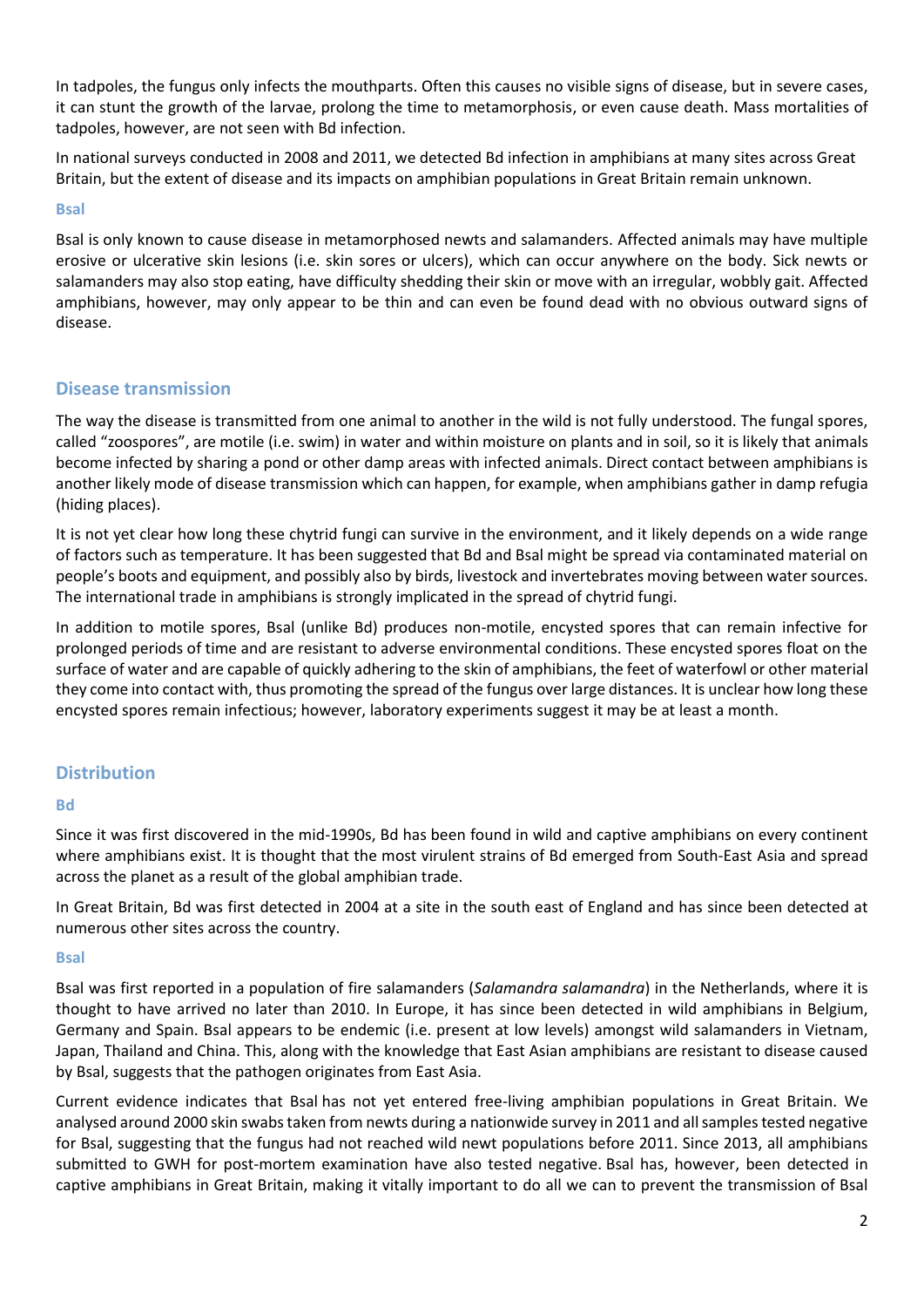from captive to wild amphibians. Please see ou[r Amphibian Disease Alert](https://www.gardenwildlifehealth.org/wp-content/uploads/sites/12/2019/12/Reducing-disease-risks-in-captive-amphibians-_-2019.pdf) for more information on how to protect our native amphibians from Bsal and other amphibian pathogens.

## **Risk to human health**

Neither chytrid fungus infects mammals, so there is no known risk to human health.

## **Risk to domestic animal health**

No known risk to domestic animal health other than pet amphibians.

## **Diagnosis**

While there are several reported features of Bd and Bsal infection, none of them are specific on their own and in most cases affected animals exhibit no visible signs of disease. The diagnosis of amphibian chytridiomycosis, therefore, can only be made by post–mortem examination followed by specialist laboratory testing.

If you wish to report finding a dead amphibian, or signs of disease in amphibians, please visit [www.gardenwildlifehealth.org.](file://///zsl77/ioz/IOZShared/Wildpath/Garden%20Wildlife%20Health/Webapp%20and%20postage/Factsheets/www.gardenwildlifehealth.org) Alternatively, if you have further queries or have no internet access, please call the **Garden Wildlife Health** vets on **0207 449 6685**.

## **Prevention and control**

Whilst amphibian chytridiomycosis may be treated in captivity using antifungal medication, treatment in the wild on a large scale is not currently a feasible long-term solution. This is because the treatment, which is toxic to the environment, cannot easily be adequately targeted to diseased animals in a field setting. Even if this is possible, reinfection from non-target amphibians or from the environment occurs.

It is important that the spread of chytrid fungi to new areas or ponds is prevented as much as possible. This includes minimising the movement of potentially infected material (spawn, tadpoles, amphibians, water or water plants) between ponds, and by cleaning and disinfecting boots and equipment that might be used in different ponds or other water bodies.

Bsal has been identified in captive amphibian collections in Great Britain but has not yet been detected in wild amphibians. Strict biosecurity measures should be followed by captive amphibian keepers to safeguard the health of captive and wild amphibians. Some of these measures are listed below and the full list can be found in ou[r Amphibian](https://www.gardenwildlifehealth.org/wp-content/uploads/sites/12/2019/12/Reducing-disease-risks-in-captive-amphibians-_-2019.pdf)  [Disease Alert:](https://www.gardenwildlifehealth.org/wp-content/uploads/sites/12/2019/12/Reducing-disease-risks-in-captive-amphibians-_-2019.pdf)

- Never transfer wild amphibians between sites or from captivity into the wild \*
- Manage all amphibians as if they are infected.
- Quarantine and screen new arrivals for chytrid infection.
- Know the health status of your collection.
- Avoid keeping amphibians in outdoor enclosures.
- Do not clean tanks or vivaria outside.
- Dispose of dead animals by incineration or deep burial to prohibit scavenging.
- Disinfect all wastewater and used substrate from amphibian enclosures (see our 'Disposal of wastewater' guide).

\* The only exceptions to this are translocations which are conducted for development mitigation or conservation breeding initiatives and are subject to disease risk analysis and management.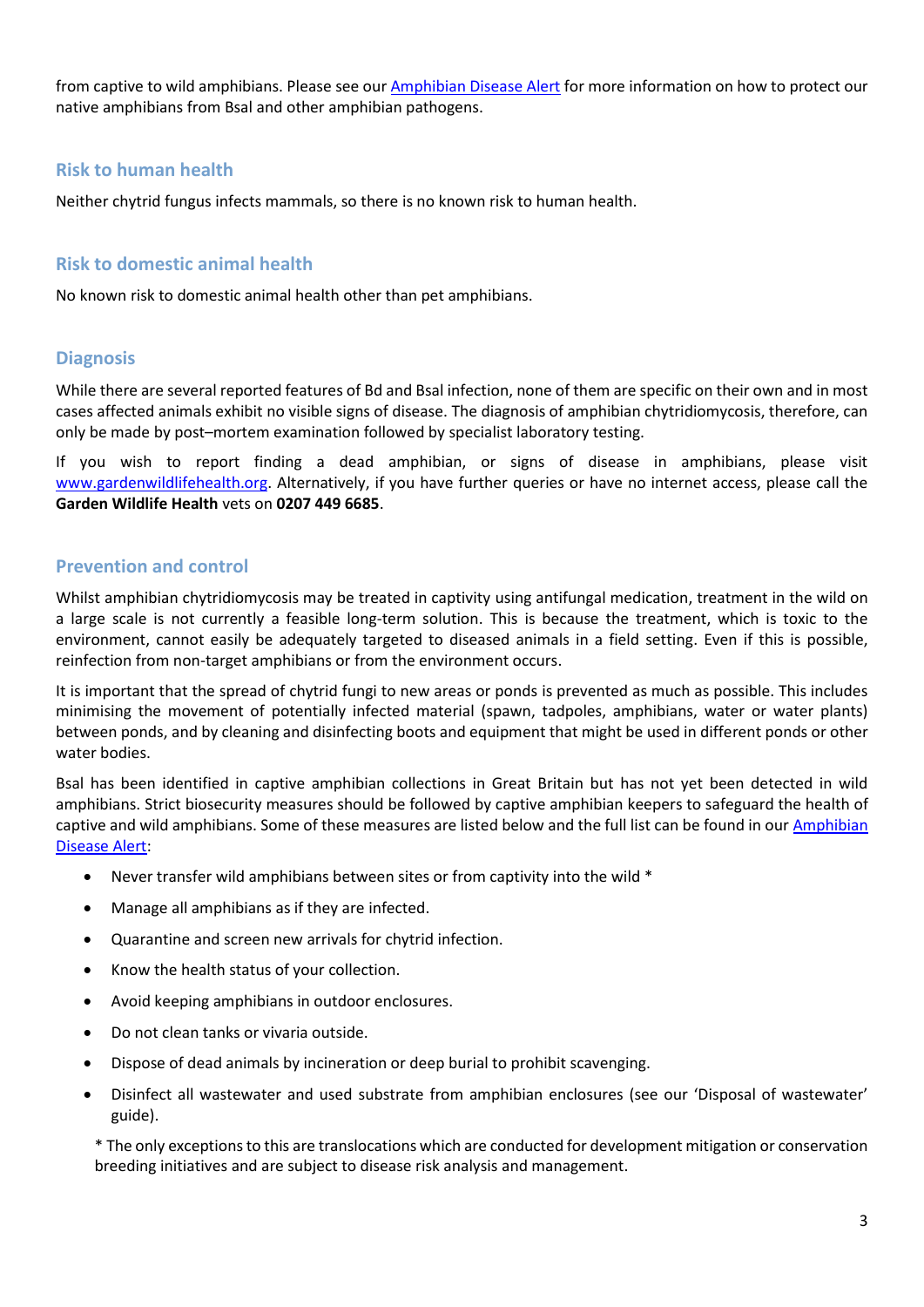Additionally, international travellers who are likely to visit habitats used by native British amphibians should take care to remove organic material from their clothes and luggage before re-entering the country and, once cleaned, to disinfect their footwear and any equipment (e.g. fishing rods and lines) that might be used in amphibian sites.

At present, all amphibian carcasses submitted for post-mortem examination to Garden Wildlife Health are routinely tested for Bd and Bsal as part of our ongoing surveillance for these pathogens.

## **Further information**

ARG UK (2017). ARG UK Advice Note 4: Amphibian Disease Precautions: A Guide for UK Fieldworkers. Amphibian and Reptile Groups of the United Kingdom.

<https://www.arc-trust.org/amphibian-disease-precautions>

Bsal Europe (2020). What is Bsal? <http://bsaleurope.com/b-salamandrivorans/>

Bsal Europe (2020). Recognition of Bsal in urodelans. [http://bsaleurope.com/wp-content/uploads/2019/12/Bsal-symptoms\\_Flyer-UK-2018\\_-DEF.pdf](http://bsaleurope.com/wp-content/uploads/2019/12/Bsal-symptoms_Flyer-UK-2018_-DEF.pdf)

Garden Wildlife Health (2019). Amphibian disease alert.

[https://www.gardenwildlifehealth.org/wp-content/uploads/sites/12/2019/12/Reducing-disease-risks-in-captive](https://www.gardenwildlifehealth.org/wp-content/uploads/sites/12/2019/12/Reducing-disease-risks-in-captive-amphibians-_-2019.pdf)[amphibians-\\_-2019.pdf](https://www.gardenwildlifehealth.org/wp-content/uploads/sites/12/2019/12/Reducing-disease-risks-in-captive-amphibians-_-2019.pdf)

## **Scientific publications**

Cunningham AA, Smith F, McKinley TJ, Perkins MW, Fitzpatrick LD, Wright ON, Lawson B (2019) Apparent absence of *Batrachochytrium salamandrivorans* in wild urodeles in the United Kingdom. *Scientific Reports* **9:**1–6. [doi.org/10.1038/s41598-019-39338-4](https://doi.org/10.1038/s41598-019-39338-4)

Scheele BC, Pasmans F, Skerratt LF, Berger L, Martel A, Beukema W, Acevedo AA, Burrowes PA, Carvalho T, Catenazzi A, Riva ID, Fisher MC, Flechas SV, Foster CN, Frías-Álvarez P, Garner TWJ, Gratwicke B, Guayasamin JM, Hirschfeld M, Kolby JE, Kosch TA, Marca EL, Lindenmayer DB, Lips KR, Longo AV, Maneyro R, McDonald CA, Mendelson J, Palacios-Rodriguez P, Parra-Olea G, Richards-Zawacki CL, Rödel M-O, Rovito SM, Soto-Azat C, Toledo LF, Voyles J, Weldon C, Whitfield SM, Wilkinson M, Zamudio KR, Canessa S (2019) Amphibian fungal panzootic causes catastrophic and ongoing loss of biodiversity. *Science* **363**:1459–1463[. https://doi.org/10.1126/science.aav0379](https://doi.org/10.1126/science.aav0379)

Thomas V, Wang Y, Rooij PV, Verbrugghe E, Baláž V, Bosch J, Cunningham AA, Fisher MC, Garner TWJ, Gilbert MJ, Grasselli E, Kinet T, Laudelout A, Lötters S, Loyau A, Miaud C, Salvidio S, Schmeller DS, Schmidt BR, der Sluijs AS, Steinfartz S, Veith M, Vences M, Wagner N, Canessa S, Martel A, Pasmans F (2019) Mitigating *Batrachochytrium salamandrivorans* in Europe. *Amphibia-Reptilia* **40**:265–290. [doi.org/10.1163/15685381-20191157](https://doi.org/10.1163/15685381-20191157)

Laking AE, Ngo HN, Pasmans F, Martel A, Nguyen TT (2017) *Batrachochytrium salamandrivorans* is the predominant chytrid fungus in Vietnamese salamanders. *Scientific Reports*, **7**:44443. [doi.org/10.1038/srep44443](https://www.nature.com/articles/srep44443) 

Stegen G, Pasmans F, Schmidt BR, Rouffaer LO, Van Praet S, Schaub M, Canessa S, Laudelout A, Kinet T, Adriaensen C, Haesebrouck F (2017) Drivers of salamander extirpation mediated by *Batrachochytrium salamandrivorans*. *Nature* **544**(7650):353-356. [doi.org/10.1038/nature22059](https://doi.org/10.1038/nature22059)

Hudson MA, Young RP, Lopez J, Martin L, Fenton C, McCrea R, Griffiths RA, Adams S-L, Gray G, Garcia G, Cunningham AA (2016) *In-situ* itraconazole treatment improves survival rate during an amphibian chytridiomycosis epidemic. *Biological Conservation* **195:**37-45. [doi.org/10.1016/j.biocon.2015.12.041](https://doi.org/10.1016/j.biocon.2015.12.041)

Spitzen-van der Sluijs A, Martel A, Asselberghs J, Bales EK, Beukema W, Bletz MC, Dalbeck L, Goverse E, Kerres A, Kinet T, Kirst K (2016) Expanding distribution of lethal amphibian fungus *Batrachochytrium salamandrivorans* in Europe. *Emerging Infectious Diseases* **22**(7):1286. [doi.org/10.3201/eid2207.160109](https://wwwnc.cdc.gov/eid/article/22/7/16-0109_article)